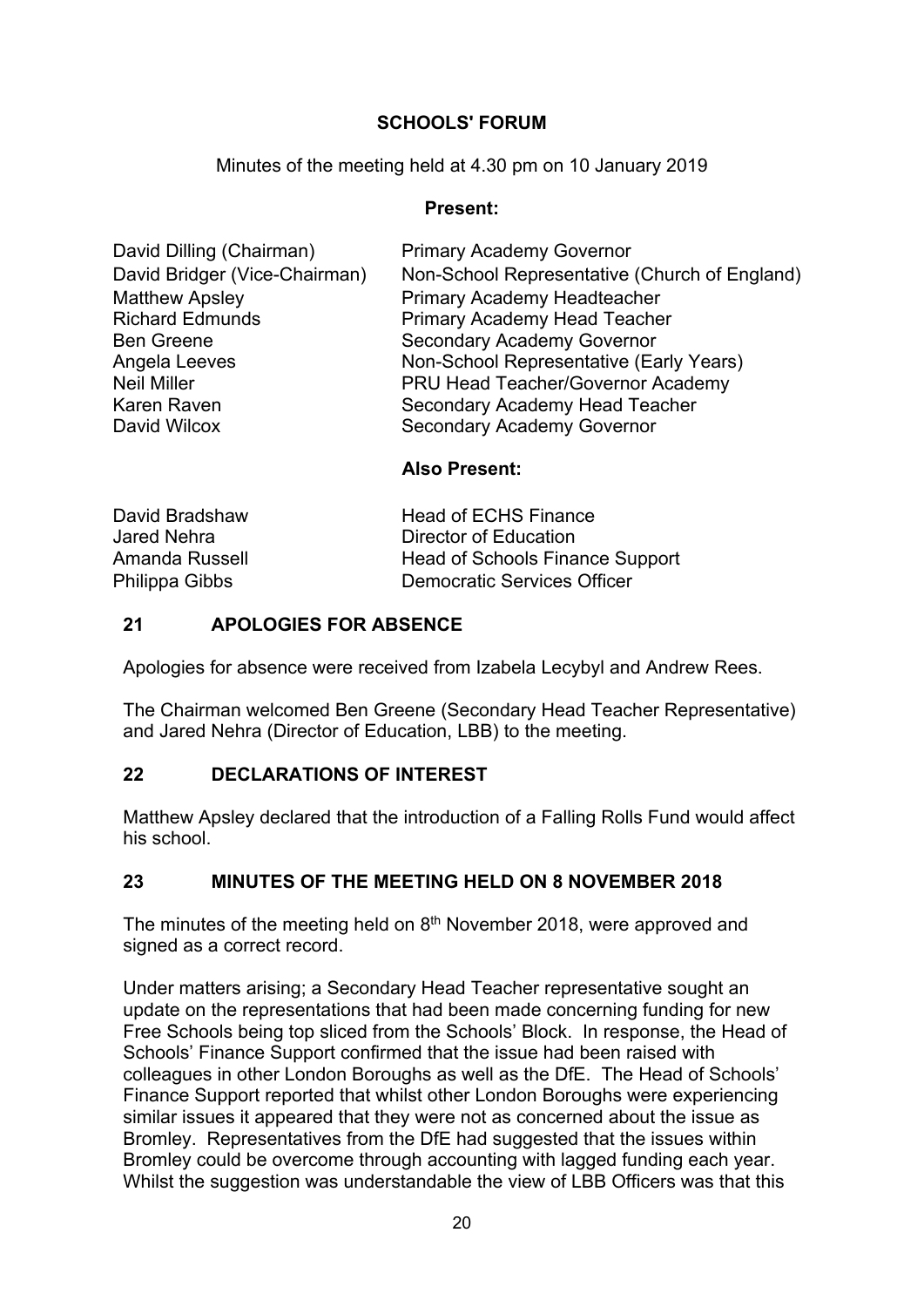was not a viable solution to the problem and therefore should not be implemented. The Head of ECHS Finance reported that he, the former Interim Director of Education, the Portfolio Holder for Children, Education and Families, and a representative from schools had met with local MP Bob Neill to discuss concerns. The Local MP had agreed to write to the Minister responsible to raise the issue and outline concerns. Once a response from the Minister had been received it would be circulated to the Schools' Forum. A Secondary School representative further reported that she had raised the issue with a union who had not been aware of the figures involved and had also agreed to take up the issue.

The Vice-Chairman raised the issue of declarations of interest at meetings. During the ensuing discussion it was noted that whilst all Members of the Forum technically had a pecuniary interest, unlike school governing bodies the Schools' Forum was a consultation forum with no formal decision making powers. It was noted that Members of the Forum were appointed to represent their respective sectors and there was an expectation that Members would be representing the interests of their sectors as a whole, not their individual schools. In view of this it was agreed that that 'Declarations of Interest' item on the agenda would be removed.

The Head of ECHS Finance confirmed that work was underway to fill the vacancies on the Schools' Forum.

### **24 2019/20 DEDICATED SCHOOLS GRANT Report ED18085**

The Schools' Forum considered a report providing an outline of the final DSG allocation for 2019/20 and the budgeted expenditure across the four separate blocks. The final Dedicated Schools Grant (DSG) funding for 2019/20, updated to reflect October 2018 pupil numbers, had now been provided to all LAs. The final allocation included the additional funding for SEND announced by the Secretary of State which for Bromley was £788,032 for both 2018/19 and 2019/20.

The DSG for 2019/20 was divided into four blocks – High Needs, Early Years, Schools and Schools Central, with expected grant income detailed below:

| 2019/20 Dedicated Schools Grant |                   |                    |              |              |               |  |  |
|---------------------------------|-------------------|--------------------|--------------|--------------|---------------|--|--|
|                                 | <b>High Needs</b> | <b>Early Years</b> | Schools      | Schools      | Total         |  |  |
|                                 | <b>Block</b>      | <b>Block</b>       | <b>Block</b> | Central      |               |  |  |
|                                 |                   |                    |              | <b>Block</b> |               |  |  |
| <b>Gross Grant</b>              | £48,820,619       | £20,691,309        | £208,637,223 | £1,938,460   | £280,087,611  |  |  |
| Funding                         |                   |                    |              |              |               |  |  |
| Recoupment                      | $-E7,813,333$     |                    |              |              | $-E7,813,333$ |  |  |
| adjustment                      |                   |                    |              |              |               |  |  |
| <b>Net Grant</b>                | £41,007,286       | £20,691,309        | £208,637,223 | £1,938,460   | £272,274,278  |  |  |
| Allocation                      |                   |                    |              |              |               |  |  |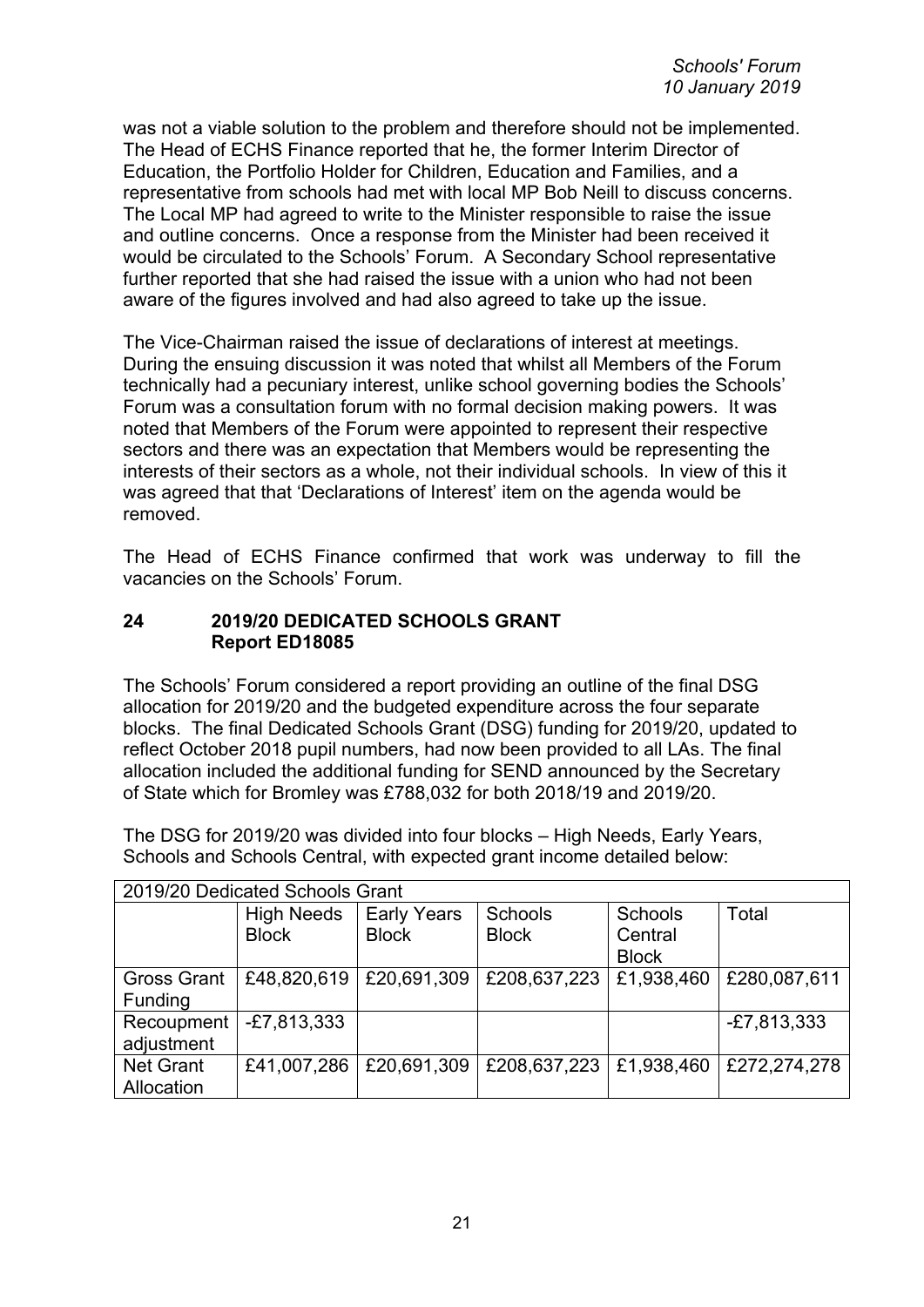#### *Schools' Forum 10 January 2019*

#### Central Schools Block

There were a number of pressures within the block due to certain items of expenditure over which the Local Authority had no control such as the costs of licenses (from which all schools benefitted).

It was proposed that a financial contribution would be made by the Council in order to balance the block. On behalf of the Schools' Forum, in anticipation of the Council's Executive approving the additional funding, the Chairman thanked the Council for the very necessary financial contribution.

#### Early Years Block

It was noted that the Local Authority provided higher rates of funding for 2 year olds than the grant received from government. This was done at the expense of 3 year old funding and this position had not been reviewed for a couple of years. The Early Years Representative highlighted there was a higher staff ration for two year olds than for 3 & 4 year olds and it was suggested that this may explain the higher levels of funding.

#### Schools Block and High Needs Block

#### *Falling Rolls Fund:*

A Secondary Head Teacher representative noted that there had been no agreement or recommendation from the Schools' Forum concerning whether specific funding for a falling rolls fund should be earmarked. It was noted that the report demonstrated that there were 306 surplus places in the primary sector within Bromley that were being nominally funded. Members of the Schools' Forum suggested that this was symptomatic of the way in which Bromley had evolved over time with primary schools now feeling the impact of the lack of strategy. There was now a pool of schools experiencing falling rolls and as a result these schools would be facing serious financial difficulties.

It was noted that at a previous meeting the Schools' Forum had requested information on trends and this had not yet been provided. The Forum had also requested that the Head of Strategic Place Planning attend a meeting of the Forum to advise Members. Members agreed that they could not commit to any long-term decisions until this happened.

The Head of Schools' Finance Support highlighted the strict requirements and criteria in place surrounding eligibility for Falling Rolls Funding. In summary, the following eligibility criteria had been set:

#### 1. Low numbers

- 2. Judged Good or Outstanding
- 3. LA to demonstrated that places would be required in 3 to 4 years.
- 4. Schools required to submit detailed financial data.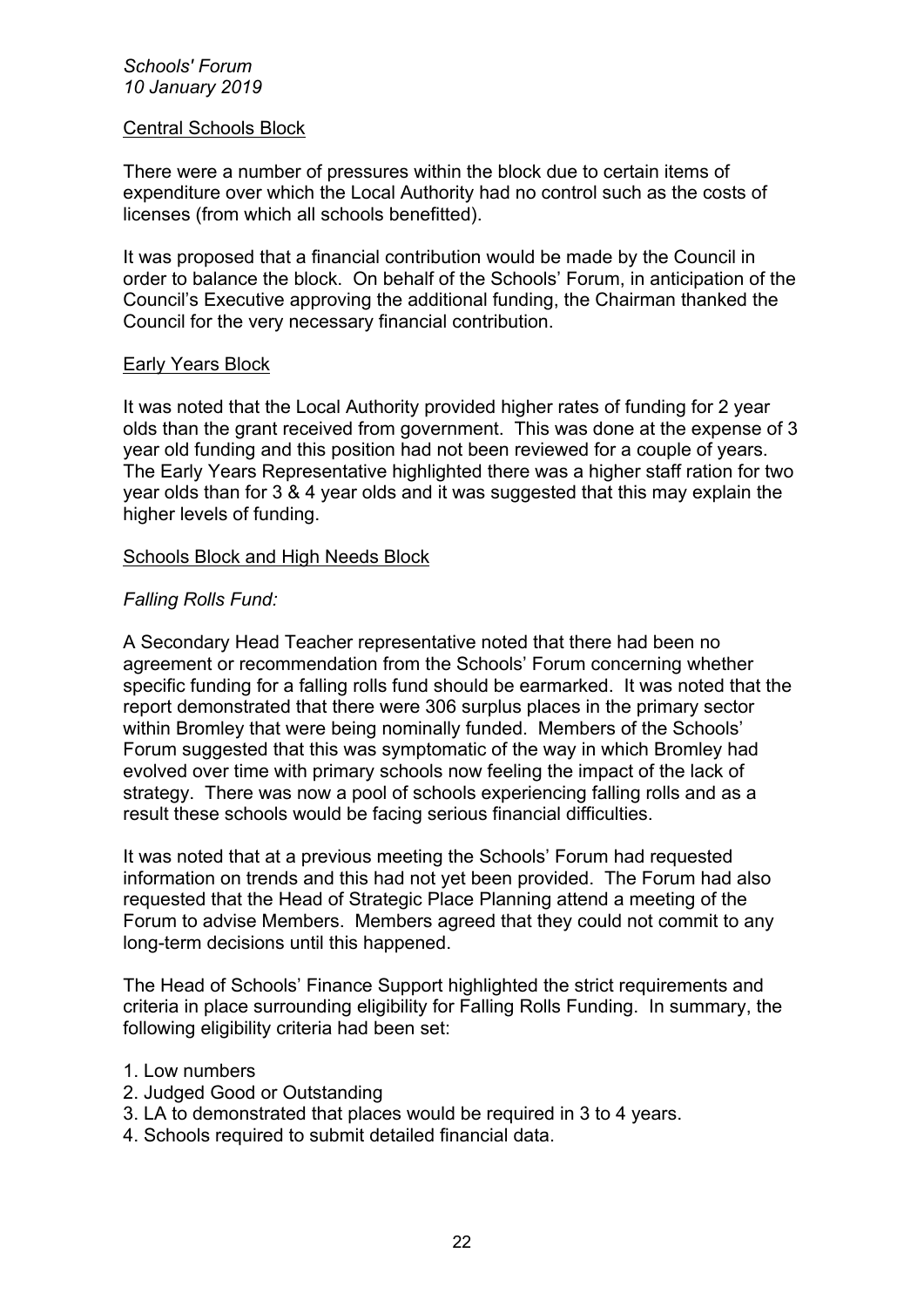The full criteria were set out in the minutes for the meeting of the Schools' Forum which was held on 20<sup>th</sup> September 2018.

The Director of Education agreed that the Head of Strategic Place Planning should come to a future meeting to advise the Forum. It was noted that the Pupil Place Planning document needed to be more outward facing and work to achieve this would commence.

Noting the eligibility criteria and recognising that the purpose of the Fallings Rolls Fund was to provide support to schools facing financial difficulties in order not to set a precedent for future years the Schools' Forum considered approving the Falling Rolls Fund for 1 year only. It was felt that if it could be demonstrated that falling rolls in a school were a "blip" and not a trend the schools should be supported. It was also felt that approval of the fund for a year would also give the Local Authority sufficient time to provide the Schools' Forum with the information it required to take a longer term decision. The Schools' Forum emphasised that in considering approving the Falling Rolls Fund for 1 year only it was not setting a precedent.

The Chairman put to the vote the motion that a falling rolls fund be introduced for one year only.

7 in favour 0 against

The motion was CARRIED.

# *Local Authority Disapplication Request:*

The Head of Schools' Finance Support reported that following the last meeting of the Schools' Forum a full consultation with schools was undertaken and feedback from the consultation was attached at Appendix 3 to the report. The Local Authority had submitted the disapplication request to the DfE and the outcome was awaited.

The Secondary Head Teacher representative noted that the feedback that had been received from the schools was overwhelmingly against the proposals and it was confirmed that this feedback had been submitted to the DfE together with the application. Members of the Forum highlighted that reading the responses that had been received was extremely depressing in terms of the untenable financial situation in which schools now found themselves.

Noting that an additional £788,032 High Needs Block funding had been received for 2018/19 and 2019/20, the Schools' Forum expressed disappointment that the Local Authority had subsequently taken the decision to withdraw £1m from the initial £2m of Council funding it was originally contributing. The Schools' Forum highlighted that the Portfolio Holder for Children, Education and Families had attended meetings with Head Teachers and had openly and honestly made an offer to support schools. A Secondary Head teacher representative commented that it appeared the Local Authority was now reneging on its offer. It was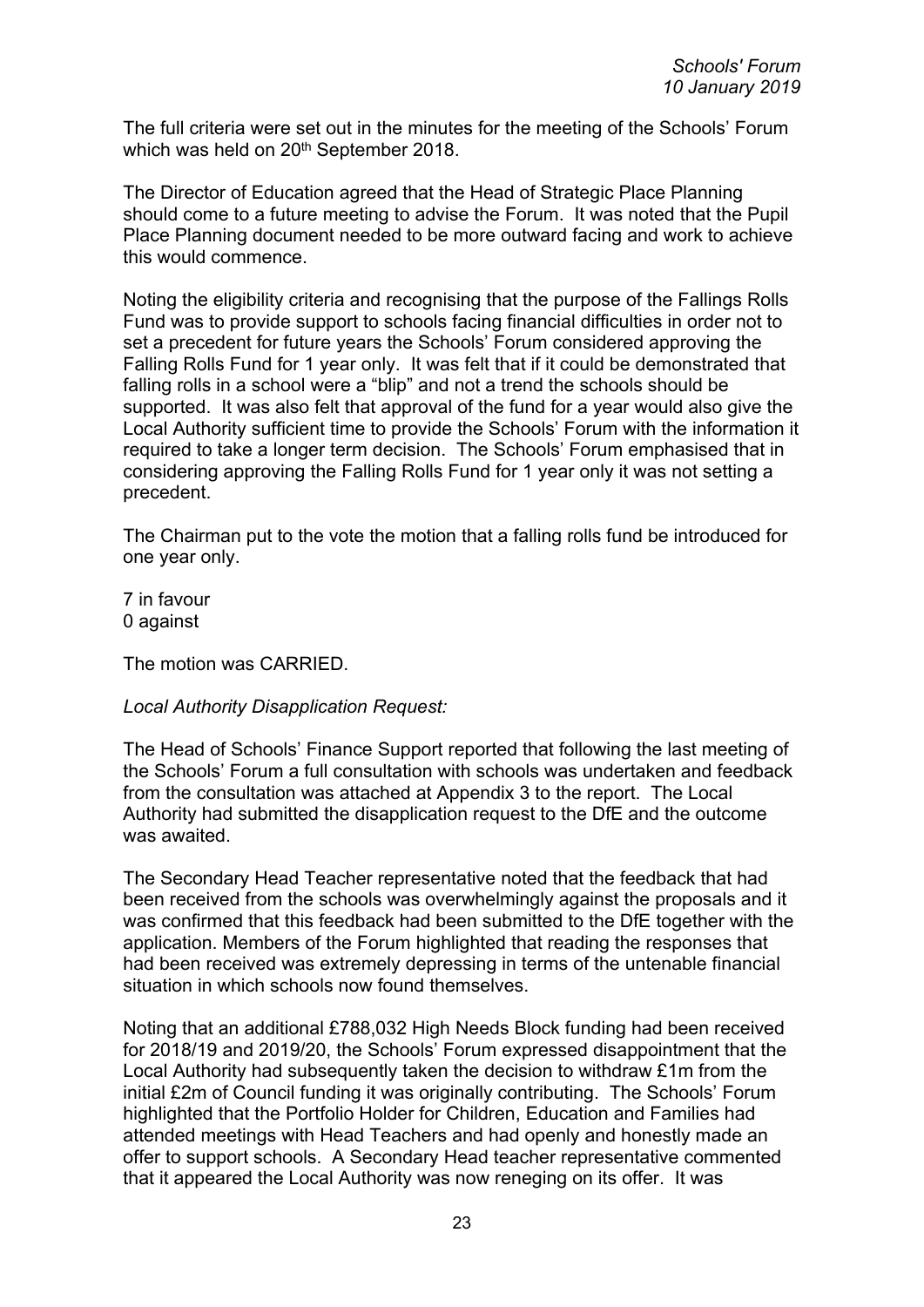*Schools' Forum 10 January 2019*

acknowledged that the Local Authority was also facing funding cuts however, the Schools' Forum felt that if the Local Authority were to honour the funding commitment that had been made the disapplication request would have been unnecessary.

The Director of Education, LBB responded that he fully understood the concern of Members of the Schools' Forum however there was underfunding of £3m which needed to be addressed and this level of underfunding had a significant impact on a Borough the size of Bromley. The only mechanism available to the Local Authority for raising the issue of underfunding was the disapplication request. The £788,032 additional funding for 2018/19 and 2019/20 which had been provided in recognition of the unprecedented demands being placed on the High Needs Block was insufficient to meet the additional demands that were being placed on already stretched and underfunded services.

It was noted that any of the additional funding for 2018/19 that was not used would be placed in the DSG Reserves in order to mitigate against risk of a deficit budget in future years.

Members of the Schools' Forum highlighted that there was a need to ensure that there was sufficient funding to support children with SEND attending mainstream schools. The Forum heard that there had been reports in the Local Press that LB Bexley was supporting Kemnal in relation to SEN provision. Members expressed disappointment suggesting LB Bromley could have done something similar and worked with The Kemnal Academies Trust (TKAT) regarding SEN provision on the Kemnal site in order to help to tackle the High Needs issues in Bromley.

Members of the Forum agreed that at the last meeting of the Schools Forum there had been a vote not to support the disapplication request. The subsequent consultation feedback had also suggested that the request should not be supported and on that basis there was no reason to change the decision.

The Chairman put to the vote the motion that the disapplication requested submitted by the Local Authority is not supported by the Schools Forum.

6 in favour 1 against.

The motion was CARRIED.

The Schools Forum wished to express and acknowledge that it understood the reasons behind the disapplication request and that there was an obvious lack of Central Government funding for High Needs, but they felt that the Schools Block was suffering enough through lack of Government Funding and therefore the disapplication request was refused.

The Schools Forum noted that the comments from the Schools' Forum would be fed back to the Council's Education, Children and Families Budget and Performance Monitoring Sub-Committee which was due to meet in public at 7pm on Wednesday 23rd January 2019.